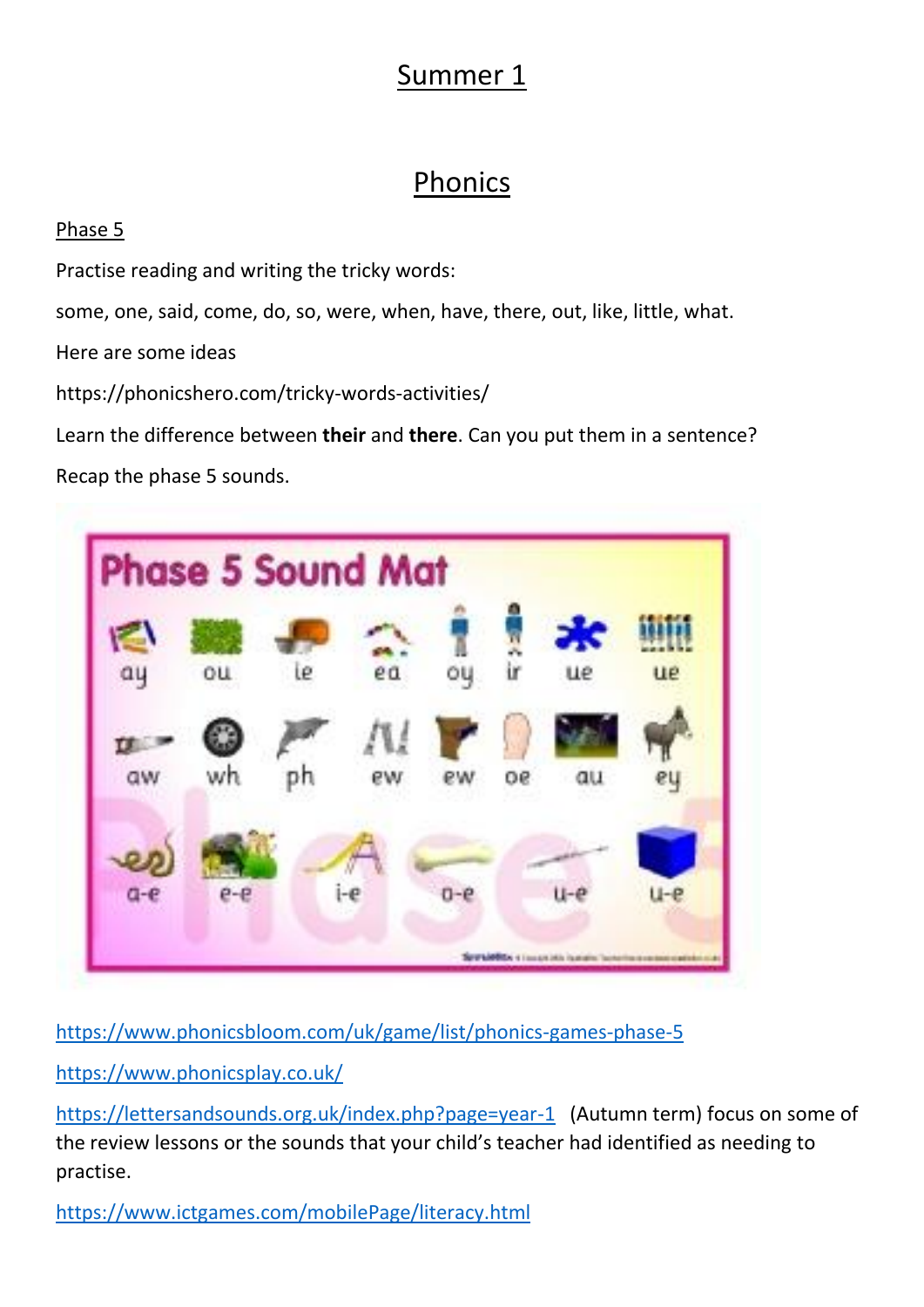Please keep reading:<https://www.activelearnprimary.co.uk/login?c=0>

The log in is the first 4 letters of your child's first name, followed by the first four letters of their surname, followed by 01. Eg. charsmit01

This half term we are looking at fiction and non-fiction. If you don't have any at home have a look at non-fiction books on Oxford Owls https://www.oxfordowl.co.uk/ or Bug club.

You can generate your own alien and real word lists on the link below to practice.

http://www.oxfordphonicschecksupport.co.uk/

#### **Maths**

#### Exploring numbers to 100

These can be adapted to work with numbers to 20/30 or 50.

## Fill in the red boxes.

|    | $\boldsymbol{3}$ |    | 6  |    |    |    |
|----|------------------|----|----|----|----|----|
|    |                  |    | 16 |    |    |    |
|    | 23               |    |    |    |    |    |
| 31 |                  | 35 |    |    | 38 |    |
|    |                  |    |    | 47 |    | 50 |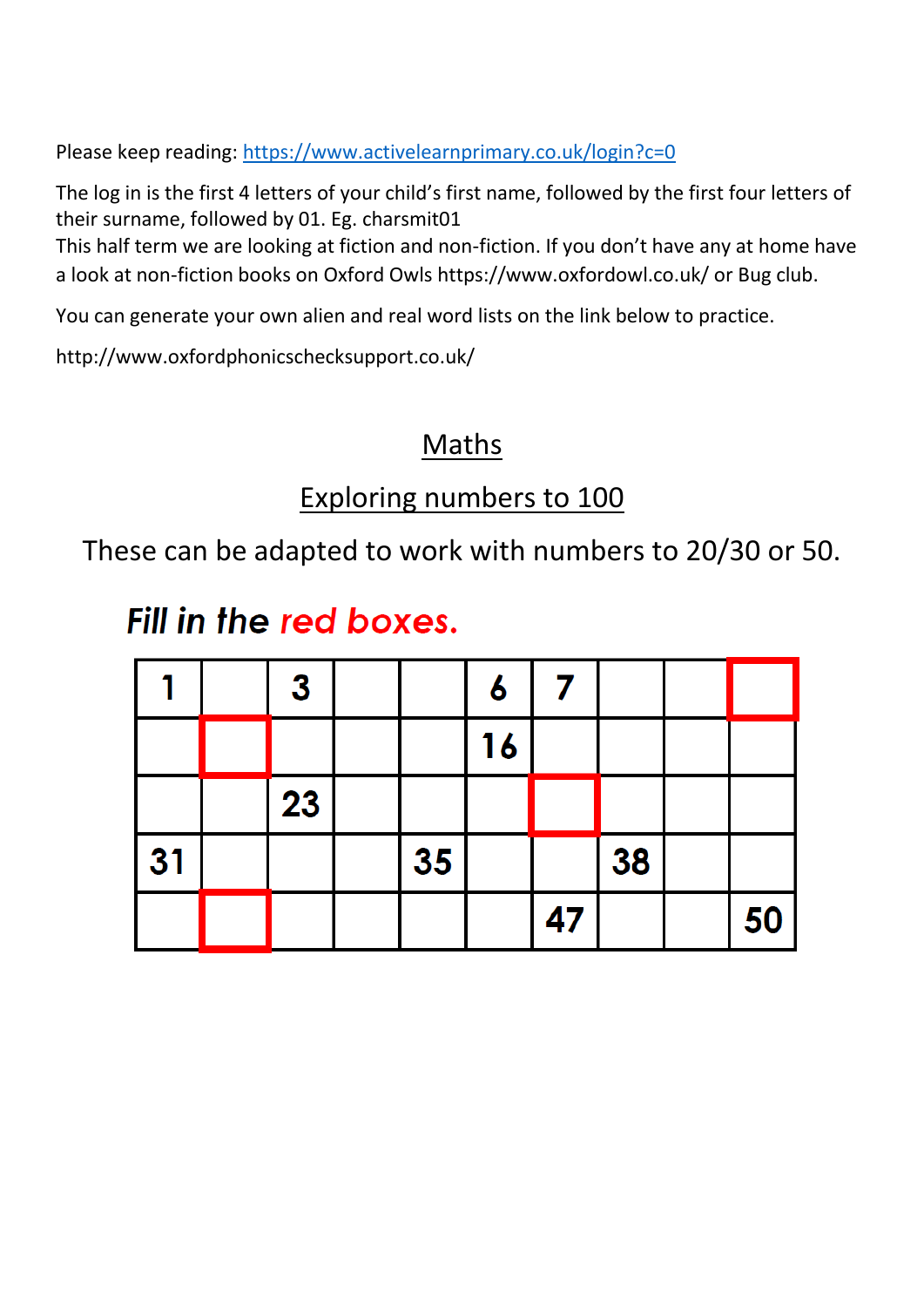# Fill the gaps

These shapes are from a 100-square. Fill in the missing numbers.



Explore the lessons below with a grown up on money.

<https://vimeo.com/556118312>

<https://vimeo.com/556118433>

<https://vimeo.com/556118495>

<https://vimeo.com/559354701>

Can you set up your own shop and buy and sell items.

Maths games to play:

<https://whiterosemaths.com/1-minute-maths>

<https://www.topmarks.co.uk/>

<https://www.ictgames.com/mobilePage/>

<https://www.bbc.co.uk/bitesize/subjects/zjxhfg8>

It is also useful to practise telling the time to O'clock and half past.

#### Science

This half term we are exploring plants. You might like to look at the ideas on the national trust site:

<https://www.nationaltrust.org.uk/lists/50-things-activities-to-do-in-your-back-garden>